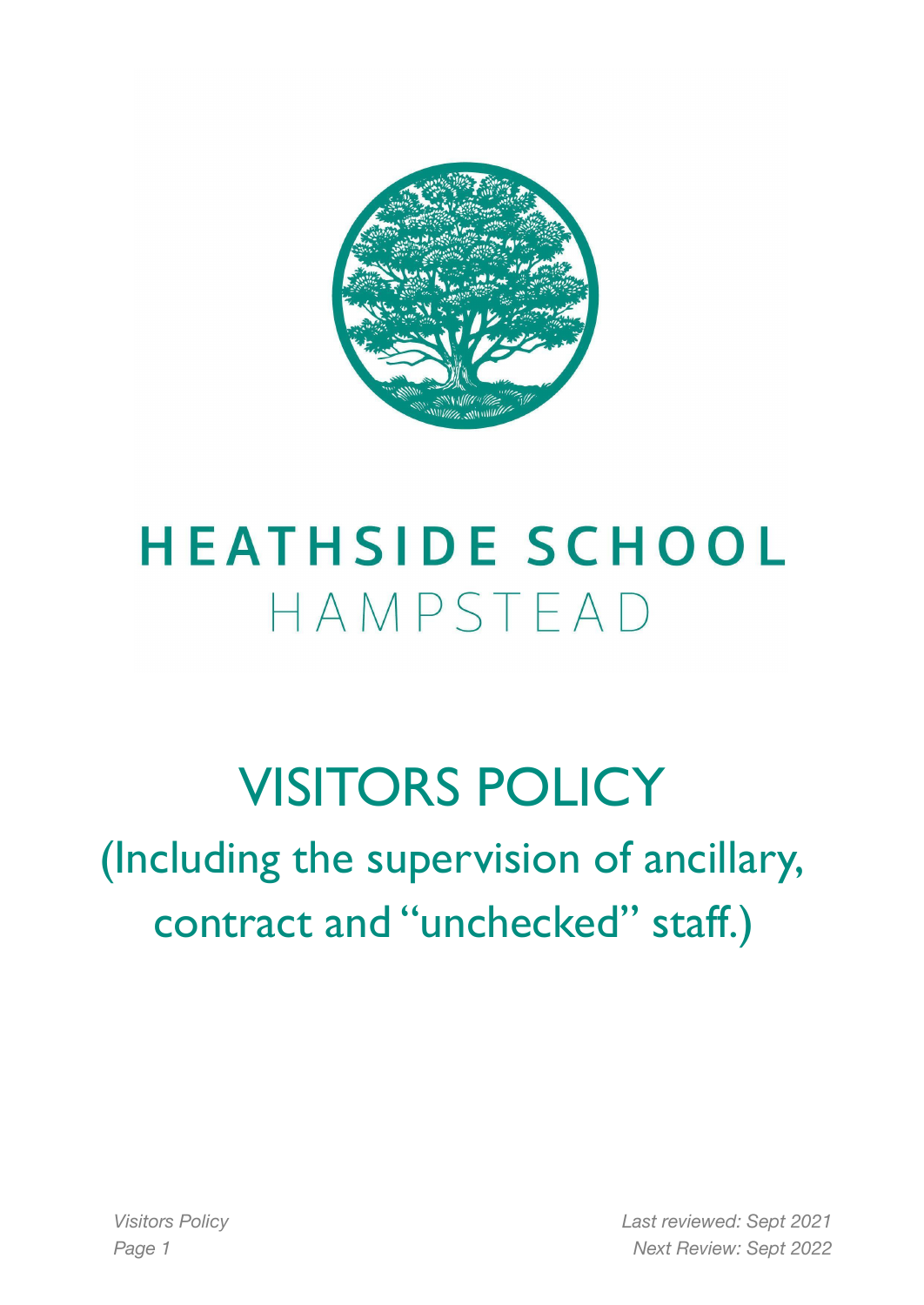## Policy Statement

Heathside School provides a safe and secure environment in which students can live and learn. External visitors and unchecked staff will not be left unsupervised within the school buildings or grounds and will be made fully aware of all relevant policies and procedures in force at the time. All reasonable measures will be taken to ensure that the grounds and buildings are secure and that access by unauthorised personnel is prevented and deterred.

### Procedure for all visitors

- 1. All visitors are required to enter Heathside School sites through the Main entrances, regardless of time of arrival. The Receptions are manned between the hours of 8.30am – 5.00pm Monday - Friday, except during the school holidays. Visitors should only be let on to the school campus if Reception staff are comfortable that the visitor is here for legitimate purposes. Staff should be completely satisfied before letting visitors into school.
- 2. Visitors to Heathside School should make prior arrangements to visit, so that staff are aware of the purpose and details of the visit. Visitors will be required to have a temperature check and complete the Covid questionnaire. If satisfactory, visitors will be signed in on arrival at Reception and be issued with a Red Visitor lanyard.
- 3. Visitors are required to wear face coverings in line with government guidance at the time of their visit unless authorised by the Headteacher. The receiving party (as appropriate) should be informed of visitors' arrival. Visitors should be accompanied at all times when moving around school.
- 4. Staff should be aware of all visitors to the school and to the possibility that young people are vulnerable to abuse by visitors or that inappropriate items could be handed over to them.
- 5. Reception staff are therefore required to establish the name and purpose of all visitors to the School. Proof of identity will be requested where visitors are unknown to staff. Official I.D. cards must always be checked for visitors from Agencies or Authorities.
- 6. All visitors are required to be 'signed in' at reception using the Visitors Book/Fire Register system. Visitors should complete the register, stating their name, their organisation, who they are visiting, their vehicle registration and the date/time. When the visit has ended the visitor should sign out in the Visitors Book/Fire Register and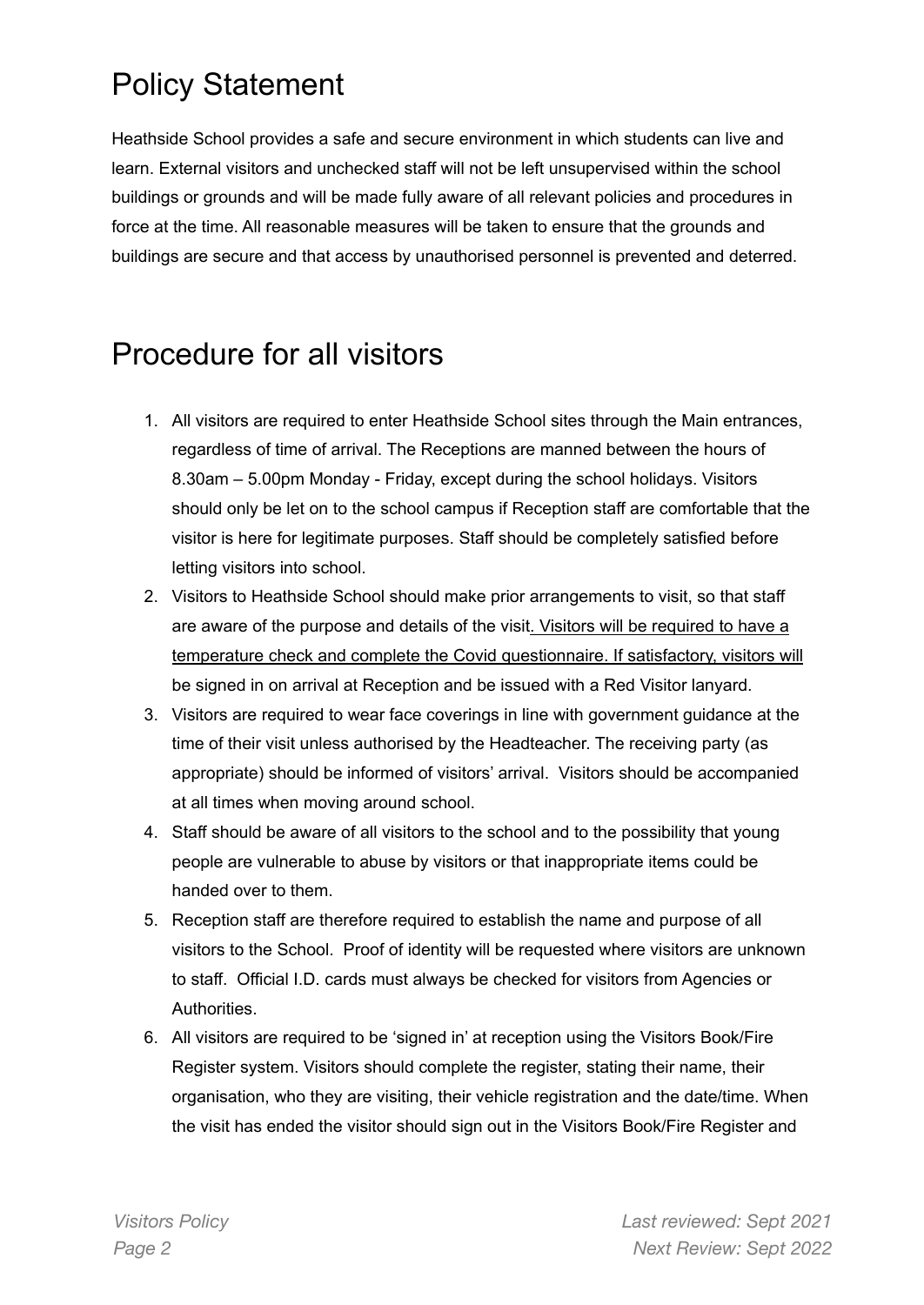put in the time of leaving. Visitor badges and lanyards should be worn at all times during the visit and handed back in to the reception when signing out.

- 7. Visitors are given a copy of the safeguarding/Covid leaflet to read upon entry to the school. This contains information about the procedures, code of conduct, e-safety (including use of mobile phones) and what to do if visitors have concerns about a child or a child makes a disclosure. It also includes information about fire procedures, accidents and illness and background checks.
- 8. Regular contractors at the school who fall under the definition of regulated activity may already have relevant safeguarding checks in place and are able to walk around the campus unsupervised. These visitors are clearly identified in the schools approved visitors record and may be issued with a green visitors lanyard once signed in. These visitors must sign into and out of the school as normal.
- 9. Any 'unchecked' staff, for example repair or maintenance contractors and ancillary staff will be supervised and not left alone with children. They should be given clear instructions about what to do if an unsupervised child or children enters the area where they are working. They must also be told about the importance of ensuring the security of any tools, equipment or substances they are using. They must also be informed as to what to do in the event of a fire alarm. (See Appendix A)
- 10. Occasionally, the school will require supply staff who will cover in the main part of school. Staff will only be selected based on their references and full DBS check. Any new supply staff will be provided with a briefing session by our Deputy Heads, or Headteacher.
- 11. The Headteacher may refuse entry to, or instruct to leave, any visitor who does not have a statutory right to be on the premises and whose presence is considered unreasonable, unnecessary and/or disruptive.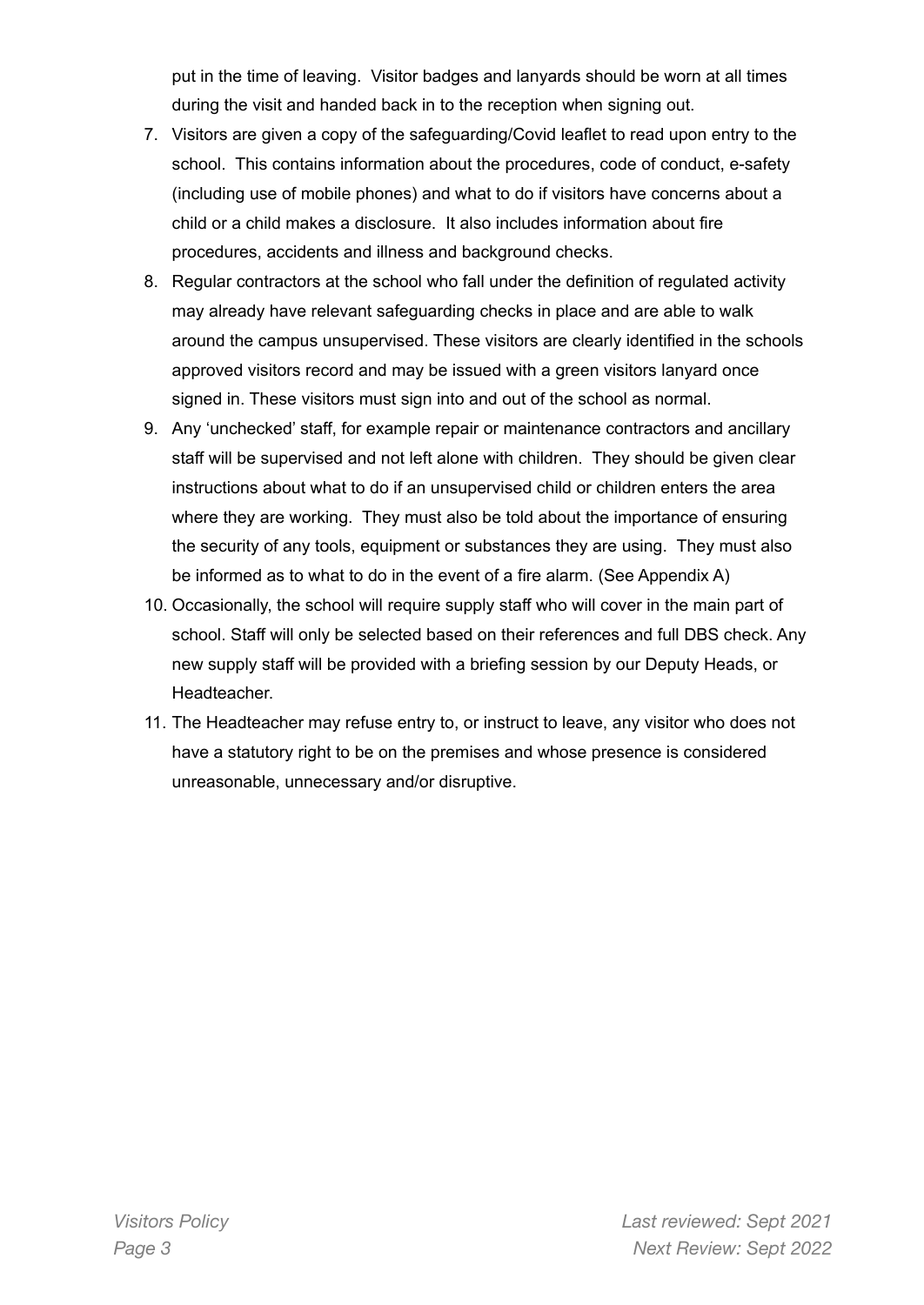## Identifying Visitors

All adults on site should wear the appropriate coloured lanyard, visibly, at all times. Children are taught to recognise these lanyards in assemblies. ALL individuals should challenge anyone not wearing a lanyard even if they are known to them.

The Lanyards are colour coded as follows:

### Staff of Heathside Preparatory School

All staff wear a BLUE lanyard with their ID badge, this denotes that they are an employee of the school and all necessary vetting has been completed. These staff are free to move about the school

**STAFF** 

**STAFF** 

#### Regular visitors and contracted staff

Individuals who regularly attend the school who have undergone necessary checks may be issued with a GREEN lanyard and visitors badge at reception. These should be returned to reception at the end of each visit.

## **VISITOR**

## **VISITOR**

### General Visitors

The majority of visitors to school will be one off, visiting speakers, prospective parents or other workers as such it is neither appropriate nor feasible to complete vetting for them. These visitors should be issued with a RED lanyard, which denoted they must be supervised at all times whilst on site even if they are known to staff.

## **VISITOR**

## **VISITOR**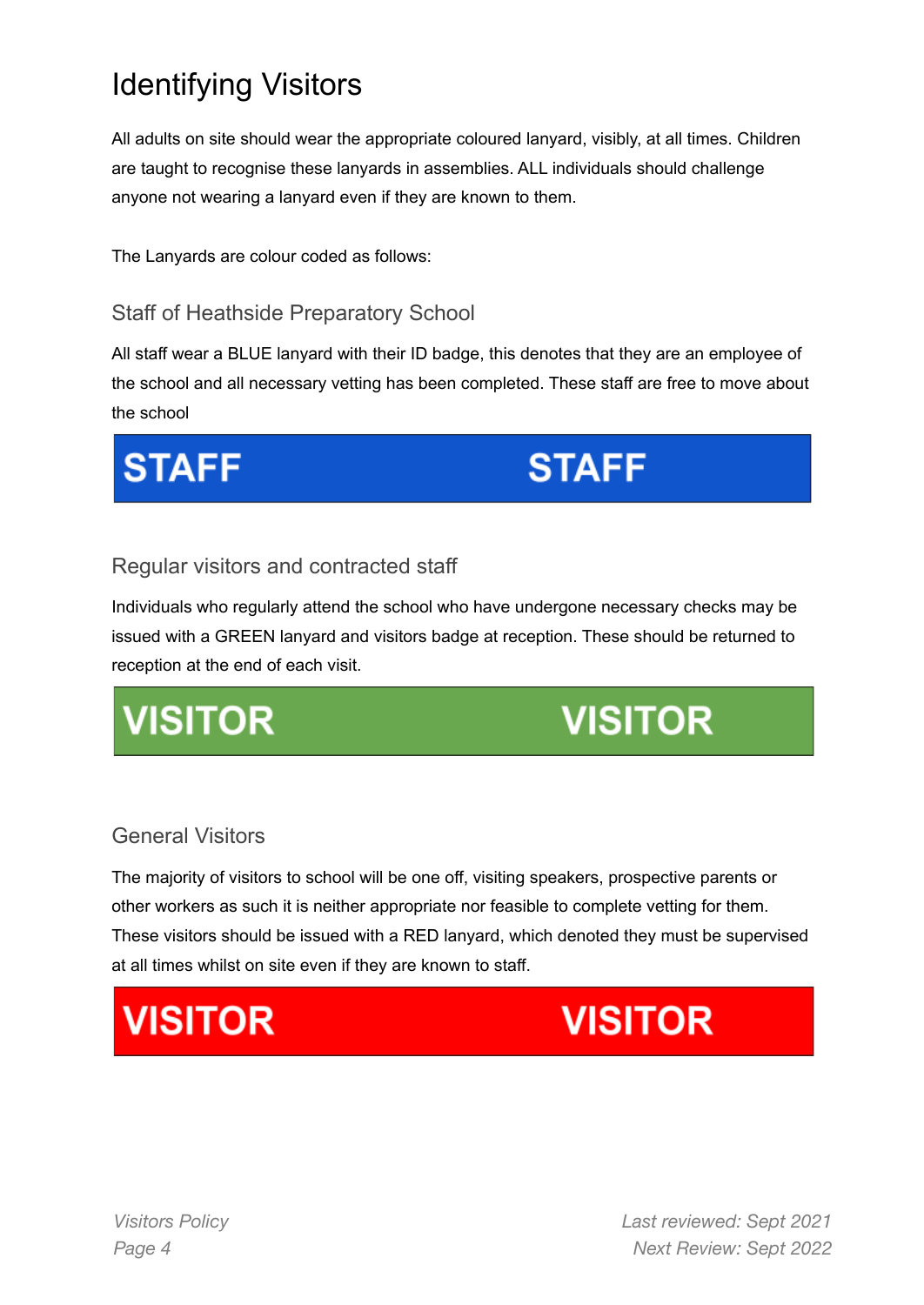## Inappropriate Conduct

If a person arrives at the School apparently under the influence of alcohol or substances, or displaying threatening or potentially disruptive behaviour, staff should deny admission. The Deputy Head, or Headteacher should be contacted as soon as practicable. The Police should be informed if the situation becomes threatening. In these circumstances, the matter must be referred to a member of the Senior Leadership Team.

If any inappropriate behaviour is reported this should be given immediately to the Headteacher or DSL, this will be dealt with using the appropriate measures to ensure that all pupils are kept safe.

If a young person is affected, their parent/carer (and Social Worker if appropriate) should also be informed at the earliest opportunity. The same principles apply if a visitor becomes abusive, disruptive or threatening whilst on the premises.

## VISITING SPEAKERS

The "Prevent" statutory guidance (The Prevent Duty: Departmental advice for schools and childcare providers", DfE, June 2015)

(https://www.gov.uk/government/publications/prevent-duty-guidance) requires schools to have clear protocols for ensuring that any visiting speakers whether invited by staff or pupils, are suitable and appropriately supervised.

Outside speakers are cared for in terms of their safety and comfort on site and they are given constant supervision around the students as individuals who have not been DBS checked.

#### **Choice and invitation of speakers**

Outside speakers will be invited into the School to provide talks that are of benefit to students. These talks cover a wide variety of issues and information: careers, politics, current affairs and well-being issues such as drugs and nutrition etc. Other visiting speakers occasionally give talks to the students in the lower years, for example on sex education and sexual health, under the PSHE heading.

External speakers also offer a chance to add context and address issues important to British Values such as democracy, the rule of law, racism etc and to widen the students' general knowledge. Speakers are 'vetted' in the sense that they are known to be experts in a particular topic or role, with professional credentials, qualifications or experience. Extensive research including the internet and speaking to events organisers at other schools will be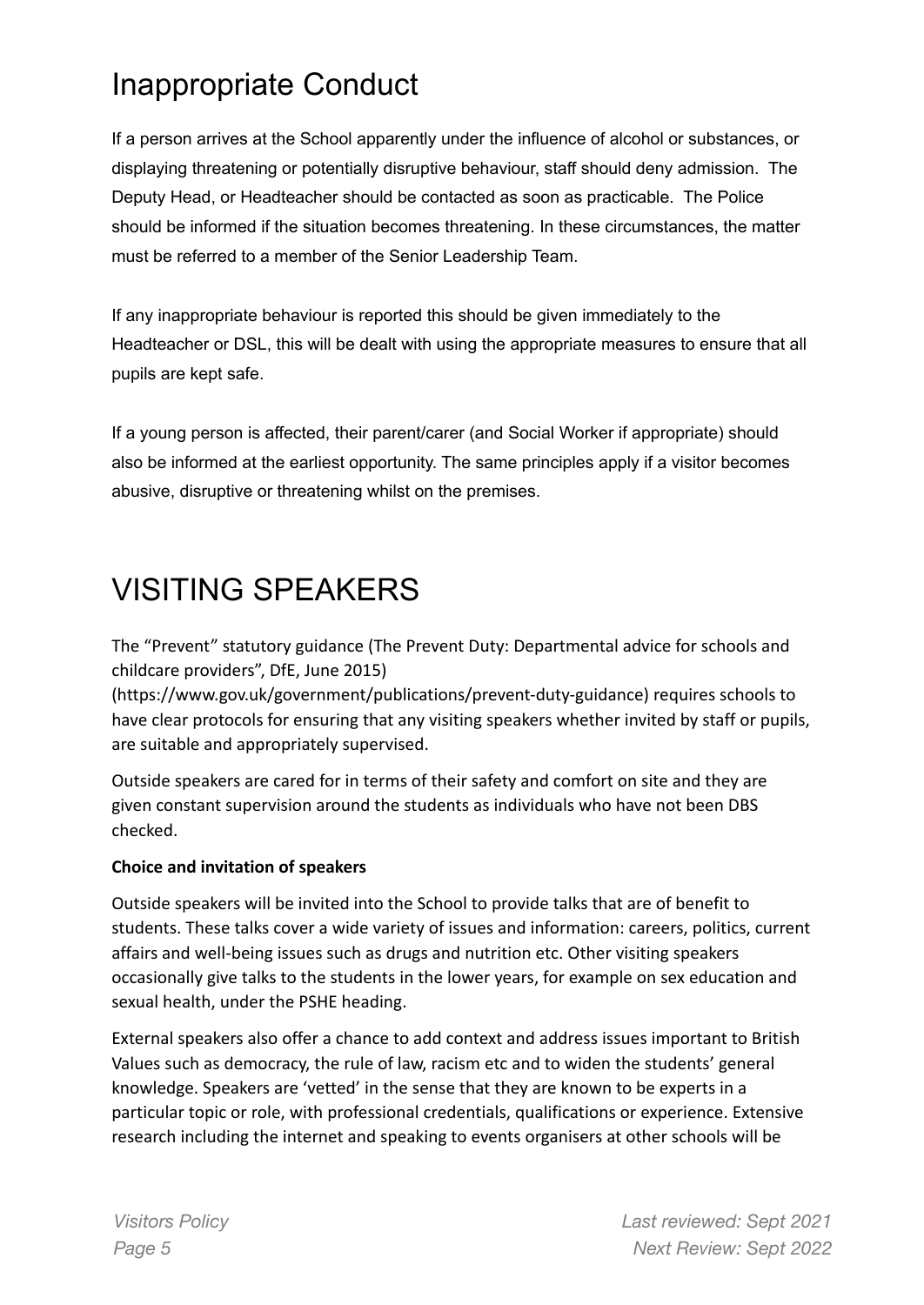carried out if the speaker is an individual who is not known to us or is from an unfamiliar organisation.

We rarely, if ever, take speakers who approach us who are not known to us. Speakers are often from a well-known organisation, a business, a charity or a pressure group. They may be recommended by other schools/colleagues/contacts who know them or know of them and their work. Sometimes invited speakers are known to us as the parents of students or past students here, or they may be friends or relatives of students or staff. They may also be past students themselves.

The Deputy Head in charge of the appropriate section of the school will be in close contact with speakers before they come in. If the speaker is less well known to us, the Deputy will discuss, through emails or phone conversations, the content of the talk to be given, to establish that this is suitable and helpful for the students. Guidance will be given on the format, nature and content of the presentation if this seems appropriate and on the nature and expectations of the students.

Students are given the opportunity in Form groups to suggest speakers or topics that they would like covered. Every effort is made to try to meet these requests.

#### **Speakers on site**

The identity of the speakers will be checked on arrival and they will be asked to sign into the visitors' book. They will be told the location of the fire exits and whether a fire drill is planned. If relevant, they will be advised of our Covid precautions such as hand-sanitising, masks and social distancing. They will wait in Reception until they can be taken to the place where the talk is to be given. They will be given a visitor's lanyard.

The speaker will then be escorted by a member of staff from the Reception area to the location of the talk, usually the Hall. There they will be helped to set up a Powerpoint etc and given anything else they require.

At no point will the speaker be left alone with students.

The students will be brought into the hall or classroom with a member of staff present at all times. The talk will be attended by at least one member of staff so that its content, suitability and the response of the students can be monitored at all times. School staff in attendance have the right to stop the talk or change its direction at any time, should it seem to be inappropriate to the needs and age of the students.

At the end of the talk, the speaker will be taken to Reception to sign out and then escorted off the School premises so that, as before, they are supervised at all times.

### Site Security

All external entrances to the buildings are secured with electronic locks. CCTV is in operation externally at 16 New End. The caretaker is responsible for checking the condition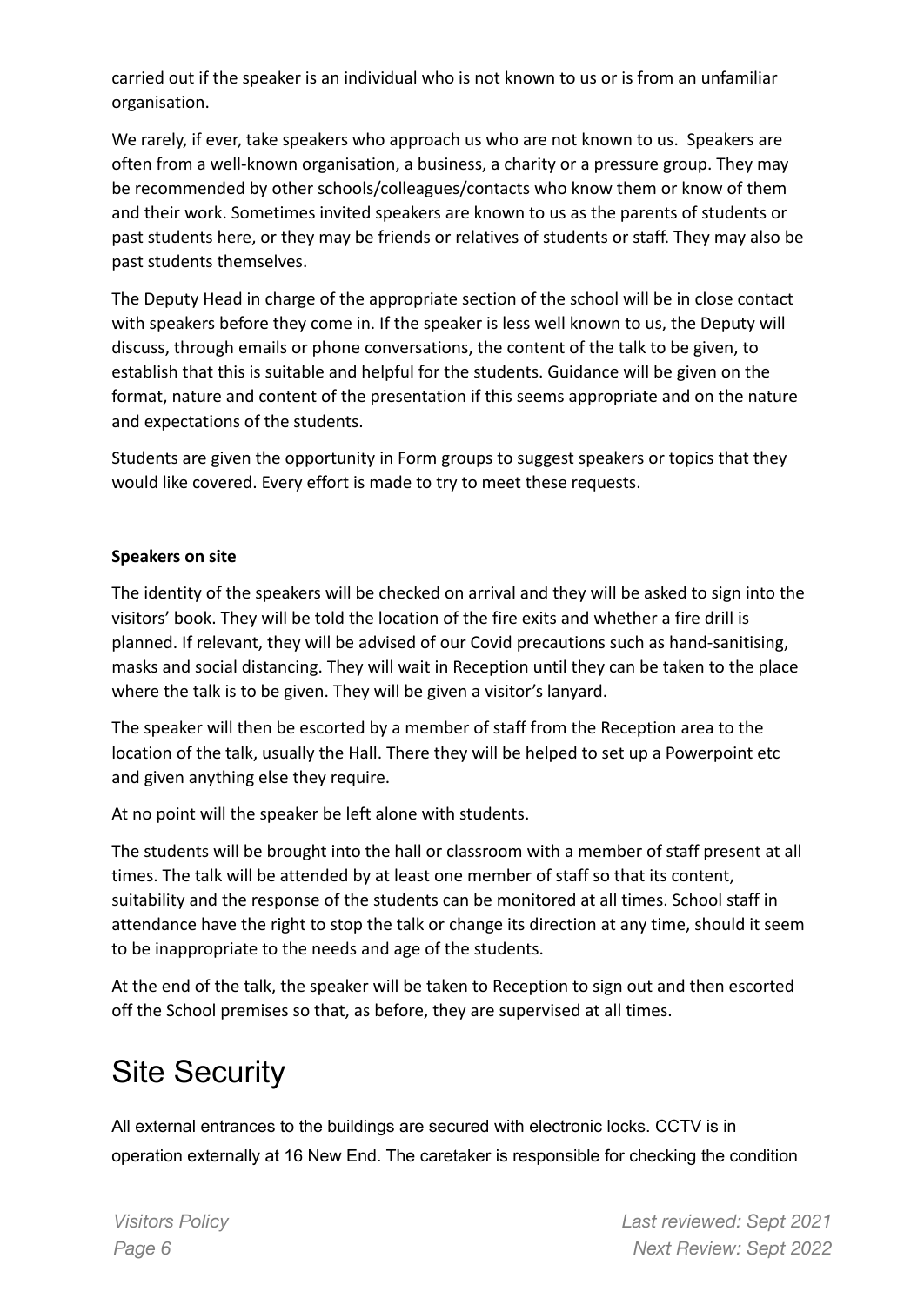of the site boundaries and buildings daily, reporting any concerns to the Facilities Manager immediately and taking remedial action where possible. Any intruders must be reported to the police and all breaches of security must be reported to the Headteacher immediately on her emergency contact number.